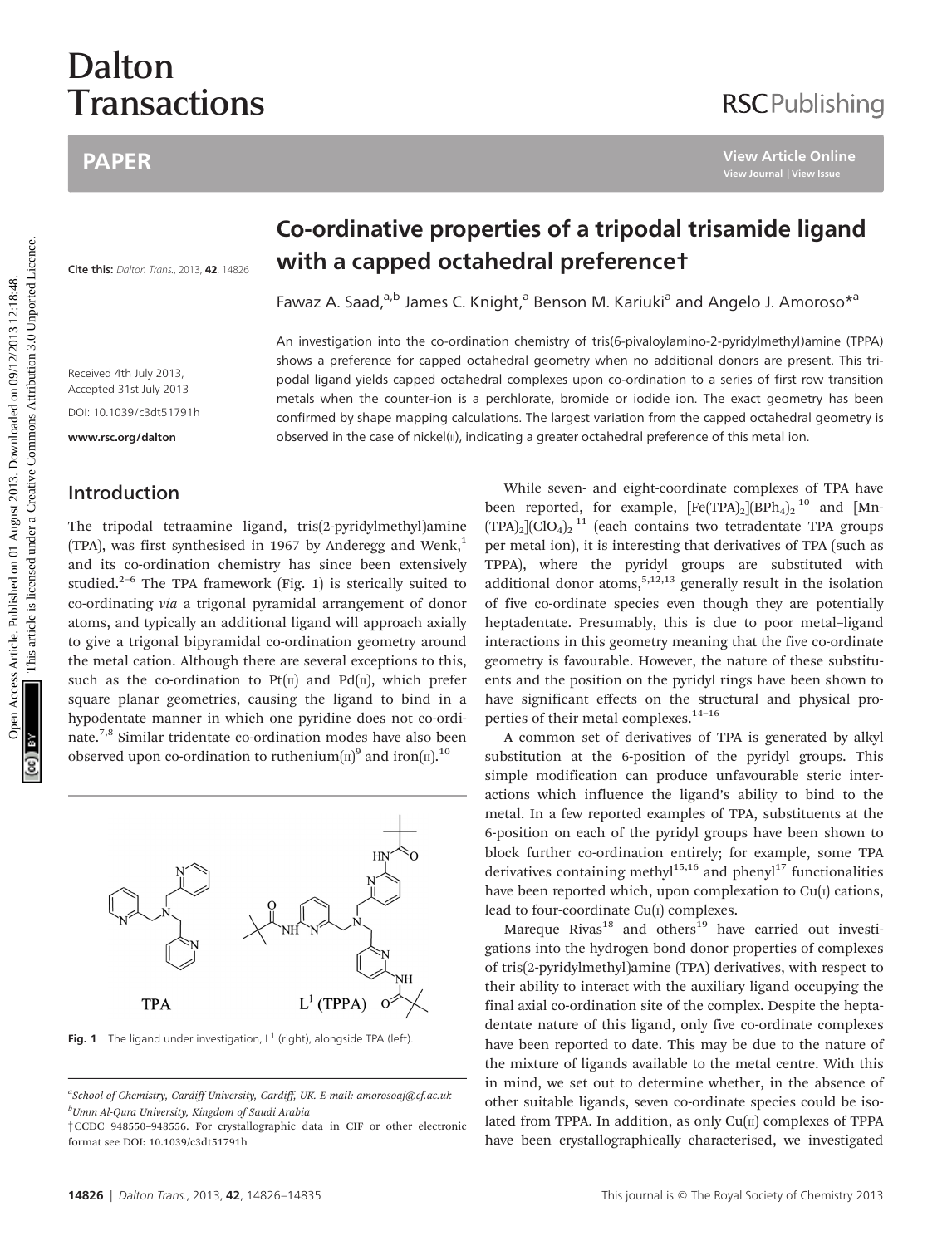the co-ordination of this ligand with other transition metal ions.

## Experimental

All reagents and solvents were purchased from commercial sources and used as received, unless noted otherwise. NMR spectra were measured using a Bruker AM 250–400 or Bruker Av-500 Plus FT-NMR spectrometer. Residual signals of the solvent were used for reference for  ${}^{1}H$  and  ${}^{13}C$  NMR. For infrared spectra, each compound was pressed into a disk with an excess of dried KBr and measured using a Jasco 660 FT-IR spectrophotometer. Electrospray (ES) and high-resolution (HR) mass spectra were measured using a Waters LCT Premier XE (oa-TOF) mass spectrometer. UV-vis absorption spectra were run in HPLC grade acetonitrile (Fisher) and measured using a Jasco V-570 spectrophotometer from 230 to 1100 nm (optical path length 1.0 cm). Elemental analyses were carried out by the Warwick Analytical Service, University of Warwick.

The cyclic voltammetry experiments were carried out using an AUTOLAB PGSTAT12 potentiostat in conjunction with the General Purpose Electrochemical System software (GPES version 4.7 for Windows) in a specially designed three-electrode glass cell with a Teflon-coated cell cap. A bioanalytical platinum working electrode (model no. MF2013) with a 1.6 mm disk was used for all experiments. The counter electrode was a platinum wire and the reference electrode an Ag/AgNO<sub>3</sub> electrode. To regain electrochemical sensitivity and reproducibility the working electrode was polished, with 600 grid emery paper, to a mirror surface and then ultrasonicated. Prior to each experiment, the electrode was washed with high performance liquid chromatography (HPLC) grade CH<sub>3</sub>CN and dried in air for about 15 min. A 0.1 M  $\text{[Bu}_{4}N\text{][PF}_{6}\text{]}$ solution in  $CH<sub>3</sub>CN$  was used as the supporting electrolyte. In all cases, ferrocene was used as an internal reference. Solutions were degassed with nitrogen and a nitrogen atmosphere was maintained over the solution during the experiment. Dalton Transactions **Contribution** of this ligand with other transition metal eithering in the data it population of the sequential inter-<br>
Experimental inter-<br>
Experimental inter-<br>
Experimental inter-<br>
Experimental inter

#### Trisamide (TPPA) L<sup>1</sup>

Tris(6-pivaloylamino-2-pyridylmethyl)amine (TPPA) was prepared as reported by Harata et  $al.^{20}$ 

<sup>1</sup>H-NMR  $\delta_{\rm H}$  (250 MHz; CDCl<sub>3</sub>): 1.25 (27H, s); 3.69 (6H, s); 7.20 (3H, d, Ar, J = 7.4 Hz); 7.60 (3H, t, Ar, J = 7.8 Hz); 7.94 (3H, s, NH); 8.04 (3H, d, Ar,  $J = 8.1$  Hz); <sup>13</sup>C  $\delta$ <sub>C</sub> (62.5 MHz; CDCl<sub>3</sub>): 27.4, 39.7, 59.6, 112.1, 118.5, 138.8, 138.8, 150.9, 177.0; accurate ESMS  $(m/z)$ : 610.3505 (100),  $[L + Na]^+$  [calculated 610.3481], 588.3676 (80)  $[L + H]^+$  [calculated 588.3676]; IR KBr/ cm<sup>-1</sup>: ν = 3429m, 1691s; UV/Vis [λ<sub>max</sub>, nm (εΜ, Μ<sup>-1</sup> cm<sup>-1</sup>)] in CH3CN: 320.5 (1811), 284.5 (17 915), 243.5 (21 865).

#### General procedure for the synthesis of metal complexes

The ligand (1 equivalent, typically 0.085 mmol) was dissolved in the minimum amount of acetonitrile (typically 3 mL). The solutions were warmed to  $ca. 60 °C$  to ensure that the ligand fully dissolved. To this stirring solution, the metal perchlorate,

chloride or iodide salt (1 equivalent) dissolved in acetonitrile (typically ∼2 mL) was added dropwise. Recrystallisation of the compounds typically involved the diffusion of diethyl ether into acetonitrile solutions which were filtered through Celite. The yields from these reactions were moderate to high (25–97%). This crystalline material was then subsequently used for all spectroscopic measurements.

WARNING: Perchlorate salts of metal complexes are potentially explosive. Care should be taken while handling such complexes.

 $\text{[MnC}_{33}H_{45}N_7O_3\text{]}$ ·[ClO<sub>4</sub>][Br]·CH<sub>3</sub>CN (1). Cream-coloured plate crystals (46% yield); accurate ESMS  $(m/z)$ : 641.2864 (10)  $[Mn(L<sup>1</sup>) - H]$ <sup>+</sup> [calculated 641.2886]; MnC<sub>35</sub>H<sub>48</sub>N<sub>8</sub>O<sub>3</sub>BrClO<sub>4</sub> (found: C, 48.84; H, 5.72; N, 13.21% requires C, 48.76; H, 5.61; N, 13.00%); IR  $KBr/cm^{-1}$ :  $\nu = 3447br, 1617s, 1520s, 1424s,$ 1091s, 801s, 622s.

 $[FeC_{33}H_{45}N_7O_3]$ · $[ClO_4]$  $Br$ ]· $CH_3CN$  (2). Yellow needle crystals (66% yield); accurate ESMS  $(m/z)$ : 642.2855 (20)  $[Fe(L<sup>1</sup>) - H]$ <sup>+</sup> [calculated 642.2854];  $FeC_{35}H_{48}N_8O_3BrClO_4$  (found: C, 48.92; H, 5.54; N, 13.12% requires C, 48.71; H, 5.61; N, 12.99%); IR KBr/ cm<sup>-1</sup>:  $\nu$  = 3445br, 1616s, 1533s, 1458s, 1443s, 1160s, 1086s, 622s; UV/Vis  $[\lambda_{\text{max}}$ , nm  $(\varepsilon M, M^{-1} \text{ cm}^{-1})]$  in CH<sub>3</sub>CN: 321 (1180), 285 (20 380), 237 (30 170), 366 (315), 427 (220), 628 (3), 1087 (3).

 $[CoC_{33}H_{45}N_7O_3]{[Br]}_2.0.5(H_2O){\cdot}2(CH_3CN)$  (3). Pink plate crystals (29% yield); accurate ESMS  $(m/z)$ : 745.2412 (15)  $[Co(L<sup>1</sup>)]$ + ClO<sub>4</sub>] [calculated 745.2400], 645.2801 (10)  $[Co(L^1) - H]^+$ [calculated 645.2837];  $CoC_{37}H_{52}N_9O_{3.50}Br_2$  (found: C, 49.66; H, 5.93; N, 14.04% requires C, 49.50; H, 5.83; N, 14.04%); IR KBr/ cm<sup>-1</sup>:  $\nu$  = 3372s, 1618s, 1525s, 1420s, 1160s, 1097s, 622m; UV/ Vis [ $\lambda_{\rm max}$ , nm ( $\varepsilon$ M, M<sup>-1</sup> cm<sup>-1</sup>)] in CH<sub>3</sub>CN: 236.2 (46 100), 285.3 (27 500), 501.5 (50), 618.4 (160), 685.5 (340).

 $[NiC_{33}H_{45}N_7O_3]\cdot [ClO_4]_{1.67}[Br]_{0.33}\cdot 0.67(H_2O)$  (4). Yellow plate crystals (63% yield); accurate ESMS  $(m/z)$ : 644.2885 (60)  $[Ni(L^1)]$  $- H$ <sup>+</sup> [calculated 644.2859]; NiC<sub>33</sub>H<sub>46.33</sub>Cl<sub>1.67</sub>Br<sub>0.33</sub>N<sub>7</sub>O<sub>10.33</sub>; IR KBr/cm<sup>-1</sup>:  $\nu$  = 3354m, 1618s, 1531s, 1459s, 1422s, 1106s, 622s; UV/Vis  $[\lambda_{\text{max}}$ , nm  $(\varepsilon M, M^{-1} \text{ cm}^{-1})]$  in CH<sub>3</sub>CN: 232 (26 390), 285 (15 235), 440 (30), 613 (8), 748 (7), 803 (8), 1092 (15).

 $[ZnC_{33}H_{45}N_7O_3]$ · $[ClO_4]_2$ · $2(CH_3CN)$  (5). Colourless prism crystals (89% yield);  ${}^{1}$ H-NMR  $\delta_{\text{H}}$  (400 MHz; CD<sub>3</sub>CN): 1.14 (27H, s); 4.09 (6H, s); 7.12 (3H, d, Ar,  $J = 7.1$  Hz); 7.21 (3H, d, Ar,  $J =$ 7.8 Hz); 7.87 (3H, t, Ar,  $J = 7.8$  Hz); 8.98 (3H, s, NH); <sup>13</sup>C  $\delta_c$ (62.5 MHz; CD<sub>3</sub>CN): 27.0, 41.2, 55.8, 114.7, 119.9, 141.9, 153.0, 153.3, 181.3; accurate ESMS  $(m/z)$ : 650.2823  $(10)$   $[Zn(L^1) - H]^+$ [calculated 650.2797]; ZnC<sub>33</sub>H<sub>45</sub>N<sub>7</sub>O<sub>3</sub>(CH<sub>3</sub>CN)<sub>2</sub>(ClO<sub>4</sub>)<sub>2</sub> (found: C, 46.93; H, 5.51; N, 13.51 requires C, 47.67; H, 5.51; N, 13.53%); IR KBr/cm<sup>-1</sup>:  $\nu$  = 3401br, 1617s, 1530s, 1464s, 1421s, 1120s, 1091s, 622s.

 $[ZnC_{33}H_{45}N_7O_3Cl_2]$  (6). Colourless block crystals (80%) yield); <sup>1</sup>H-NMR  $\delta_{\rm H}$  (250 MHz; DMSO): 1.34 (27H, s); 4.12 (6H, s); 7.18 (3H, d, Ar, J = 7.1 Hz); 7.49–8.31 (6H, m, Ar); 9.59 (3H, s, NH);  $^{13}$ C-NMR  $\delta$ <sub>C</sub> (62.5 MHz; DMSO): 26.9, 54.9, 55.6, 114.8, 119.7, 140.6, 150.7, 151.0, 176.7; accurate ESMS (m/z): 650.2786 (40)  $[Zn(L^1) - H]^+$  [calculated 650.2797];  $ZnC_{33}H_{45}N_7O_3(Cl)_2$  (found: C, 54.54; H, 6.27; N, 13.32%) requires C, 54.90; H, 6.28; N, 13.59%). IR  $\text{KBr/cm}^{-1}$ :  $\nu$  = 3426m, 1683s, 1608s, 1517s, 1455s, 1152s.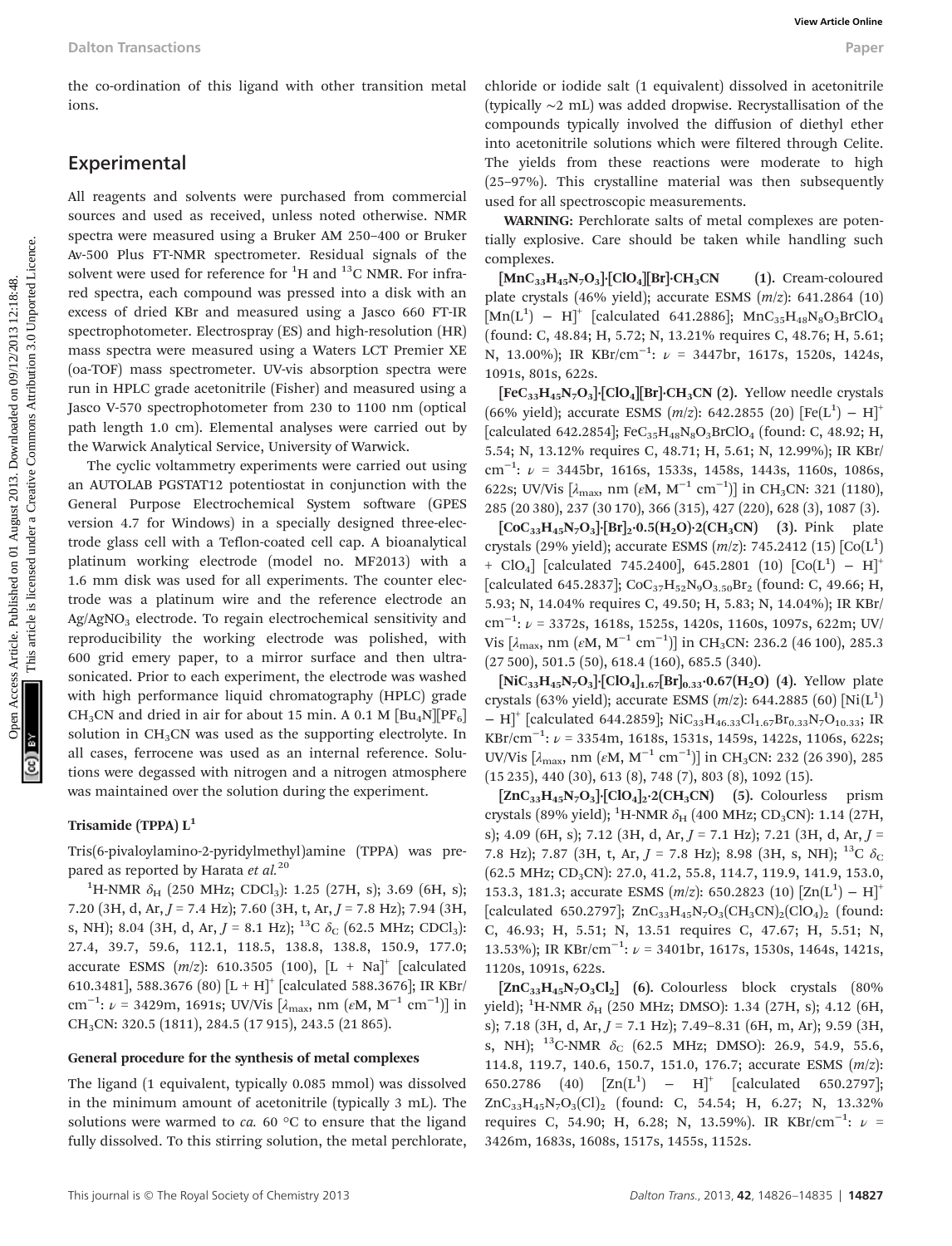$\left[\text{ZnC}_{33}H_{45}\text{N}_7\text{O}_3\right]$  $\left[\text{ZnI}_4\right]_{0.5}$  $\left[\text{I}\right]$  (7). White plate crystals (63%) yield); <sup>1</sup>H-NMR  $\delta_{\rm H}$  (250 MHz; DMSO): 1.16 (27H, s); 4.16 (6H, s); 7.24 (3H, d, Ar,  $J = 7.2$  Hz); 7.49 (3H, d, Ar,  $J = 7.5$  Hz); 8.07 (3H, t, Ar,  $J = 8.0$  Hz); 10.44 (3H, s, NH); <sup>13</sup>C-NMR  $\delta_c$ (62.5 MHz; DMSO): 26.5, 54.9, 55.0, 113.8, 119.0, 141.1, 151.8, 152.3, 179.9; accurate ESMS  $(m/z)$ : 778.1943  $(10)$   $[Zn(L^1) + I]^+$ [calculated 778.1920]; ZnC<sub>66</sub>H<sub>90</sub>N<sub>14</sub>O<sub>6</sub>(ZnI<sub>4</sub>)I; IR KBr/cm<sup>-1</sup>:  $\nu$  = 3260m, 1615s, 1528s, 1456s, 1434s, 1417s, 1155s, 801s.

 $\left[\text{CdC}_{33}H_{45}N_7O_3\right]\left[\text{ClO}_4\right]_2\text{Na}(\text{ClO}_4)\cdot H_2O$  (8). Colourless plate crystals (96% yield); <sup>1</sup>H-NMR  $\delta_{\rm H}$  (250 MHz; CDCl<sub>3</sub>): 0.96 (27H, s); 3.76 (6H, s); 6.89 (3H, d, Ar,  $J = 7.5$  Hz); 6.98 (3H, d, Ar,  $J =$ 8.2 Hz); 7.61 (3H, d, Ar,  $J = 8.0$  Hz); 8.62 (3H, s, NH); <sup>13</sup>C-NMR  $\delta_C$ : (62.5 MHz; CD<sub>3</sub>CN): 27.4, 41.7, 56.7, 116.6, 121.4, 142.3, 153.5, 154.0, 183.1; accurate ESMS  $(m/z)$ : 700.2570 (70),  $[Cd(L<sup>1</sup>)$  $- H$ <sup>+</sup> [calculated 700.2539]; CdC<sub>33</sub>H<sub>45</sub>N<sub>7</sub>O<sub>7</sub>NaClH<sub>2</sub>O(ClO<sub>4</sub>)<sub>2</sub>; IR KBr/cm−<sup>1</sup> : ν = 3370br, 1615s, 1533s, 1454s, 1419s, 1100m, 622s.

#### Results and discussion

#### Synthesis of the ligand and complexes

Tris(6-pivaloylamino-2-pyridylmethyl)amine (TPPA) (7.272 g, 66%) was synthesised according to a literature procedure.<sup>20</sup> Initial attempts to obtain crystals of complexes of  $L^1$  were only successful for  $\text{Zn}(\text{ClO}_4)_2$  and  $\text{Cd}(\text{ClO}_4)_2$ . However, on using the protonated ligand  $\text{[HL$^1$][Br]}$  we were able to obtain single crystals for  $Mn^{\text{II}}$ , Fe<sup>II</sup>, Co<sup>II</sup> and Ni<sup>II</sup> complexes. However, using this ligand combination with  $Zn(CIO<sub>4</sub>)<sub>2</sub>$  did not yield a crystalline species. With this in mind, further investigations were carried out with the  $\text{Zn}^{\text{II}}$  species by using different starting materials, ZnCl<sub>2</sub> and ZnI<sub>2</sub>. The complexation involved the use of either ligand  $L^1$  or  $[HL^1][Br]$  (1 equivalent, typically 0.085 mmol) which was dissolved in the minimum amount of warm acetonitrile. The metal salt (1 equivalent) was dissolved in acetonitrile and added dropwise. The compound was isolated by crystallisation through diffusion of diethyl ether vapour into the acetonitrile reaction mixture. On some occasions  $(Mn(n),$  $Fe(\theta)$ , slow evaporation was used to obtain crystals. The yields from these reactions ranged from moderate to good (25–97%), though, of course, this reflects the amount of product that precipitated from solution, not the yield of product from the initial reaction. The crystalline material was subsequently used for all spectroscopic measurements. Paper Water Context Comparison (2013)<br>
(and Access Article 2013), the state area of the state of the state and the state of the state of the state and the state of the state of the state of the state and the state and the

#### Spectroscopic properties of complexes

IR spectra. The free ligand reveals a very strong single band at 1691  $\rm cm^{-1}$ , assigned to the  $\nu(\rm C=\rm O)$  vibration of the three equivalent amide carbonyl groups (Table 1). This signal is observed at lower energy in all complexes upon co-ordination to the metal. For complex 6, although the solid state structure shows two carbonyl environments, neither are directly co-ordinated to the metal centre, though two amides form strong hydrogen bonds to the co-ordinated chlorides. Interestingly, only one carbonyl stretch is observed at 1683 cm−<sup>1</sup> . Similarly,

Table 1 IR stretching frequencies of  $L^1$  (cm<sup>-1</sup>)

| Compound                |         | $\nu$ (Cl-O)    |
|-------------------------|---------|-----------------|
| $L^1$                   | 1691(s) |                 |
| $\mathbf{1}$            | 1617(s) | 1091(m), 622(s) |
| $\overline{2}$          | 1616(s) | 1086(m), 622(s) |
| 3                       | 1618(s) | 1097(s), 622(m) |
| $\overline{\mathbf{4}}$ | 1618(s) | 1106(m), 622(s) |
| -5                      | 1617(s) | 1091(s), 622(s) |
| 6                       | 1683(s) |                 |
|                         | 1615(s) |                 |
| 8                       | 1615(s) | 1100(m), 622(s) |

Mareque Rivas observed the carbonyl stretch of the amide in

bppapa, hydrogen bonded to the Zn-Cl moiety at 1700  $cm^{-1}$ .<sup>21</sup>

Compounds 1–5 and 8 reveal two characteristic unsplit infrared active bands at ~1100 cm<sup>-1</sup> and 622 cm<sup>-1</sup> indicative of ionic perchlorate  $(T_d$  symmetry).<sup>22,23</sup> This is confirmed by X-ray diffraction studies.

#### Cyclic voltammetry

The cyclic voltammogram of the manganese compound, 1, reveals three irreversible oxidations within the anodic region at +0.420, +0.708 and +1.17 V (vs.  $\text{Fc}^+/\text{Fc}$ ). In comparison, the seven co-ordinate manganese( $\pi$ ) complex of  $N, N, N'$ -tris(2pyridylmethyl)-N′-(2-salicylideneethyl)ethane-1,2-diamine and  $Mn^{II}(pyrdoxTPA)_2$  reveals a  $Mn(\pi/\pi)$  redox process at +0.10 V and +0.18 V (vs. Fc<sup>+</sup>/Fc) respectively (Table 2).<sup>24-26</sup>

The cyclic voltammogram of 2 exhibits a quasi-reversible wave at  $+0.253$  V (vs.  $Fc^+/Fc)$  which has been ascribed to the  $Fe(\text{II/III})$  redox couple. The separation between the anodic and cathodic peaks,  $E_p^c - E_p^a$ , is 140 mV (significantly larger than the 80 mV observed for the internal standard). The compound  $[Fe(k^7N-L](ClO_4)_2$  L =  $N, N, N', N'$ -tetrakis(2-pyridylmethyl)-2,6bis(aminomethyl)pyridine also exhibits a seven-coordinate environment around the  $Fe(II)$  ion and also reveals a quasireversible Fe( $\pi$ )/Fe( $\pi$ ) couple at the higher potential of +0.51 V  $\rm \nu s. \; Fe^+ / Fe^{27}$  which surprisingly suggests that  $\rm L^1$  leads to a more electron rich metal centre in 2.

The cyclic voltammogram of the cobalt $(n)$  complex, 3, reveals a quasi-reversible redox process in the anodic region at +0.588 V (65) which has been tentatively assigned to the  $Co(n)/$ 

Table 2 Electrochemical parameters for the redox processes exhibited by complexes 1, 2, 3 and 4 in acetonitrile solution (supporting electrolyte:  $[Bu_4N][PF_6]$ (0.1 mol dm<sup>-3</sup>);  $T = 20$  °C). Measured at 0.1 V s<sup>-1</sup>

| Compound | $E_p/V$ $(\Delta E, \text{mV})^{a,b}$                           |
|----------|-----------------------------------------------------------------|
|          | 0.420, 0.708, 1.17<br>0.253(140)<br>0.354, 0.588(65)<br>$-2.14$ |

<sup>a</sup> The potentials at which reversible processes occur are calculated as the average of the oxidative and reductive peak potentials  $(E_{\rm p}^{\rm ox} + E_{\rm p}^{\rm red}$ <sup>p</sup> )/2. <sup>b</sup> For irreversible processes, the anodic or cathodic peak potentials are given. Potentials are given in volts versus ferrocenium/ferrocene.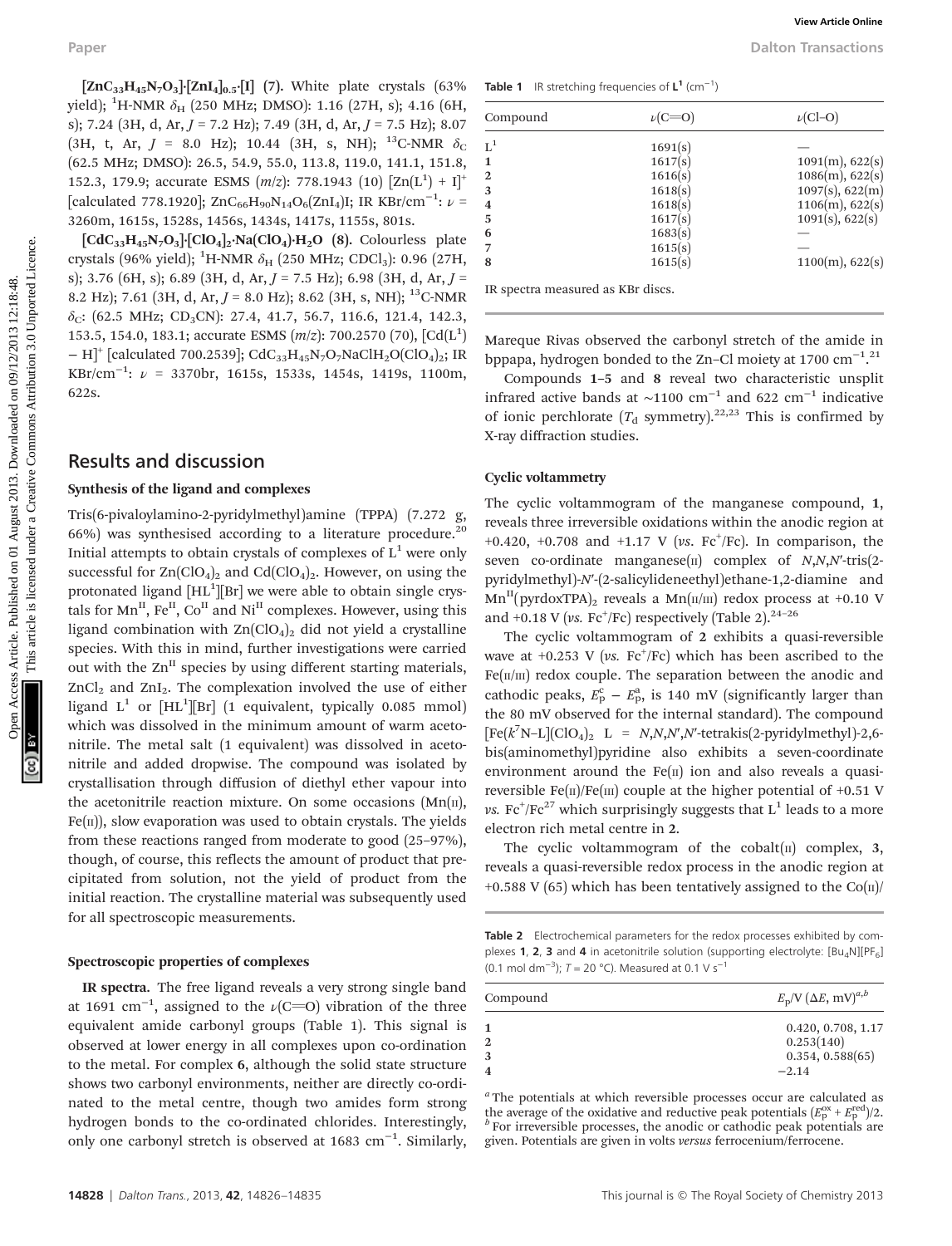$Co(m)$  couple. There is also a further irreversible oxidation at +0.354 V.

No reversible processes are observed in the cyclic voltammogram of the nickel compound 4. Only one irreversible reduction at  $-2.14$  V (vs.  $\text{Fc}^{\dagger}/\text{Fc}}$ ) is seen.

#### Electronic absorption spectra

The electronic spectra of  $L^1$  and its complexes have been measured and the data are presented in Table 3. All measurements were recorded from an acetonitrile solution of the respective complex. The free ligand shows typical  $\pi-\pi^*$  transitions at high energy (243, 284 and 320 nm). Each of the complexes, 2–4, also reveals  $\pi-\pi^*$  transitions at similar energy to those of the free ligand.

The electronic spectrum of compound 2 reveals two MLCT transitions at 27 325 and 23 420  $\text{cm}^{-1}$  and two d–d transitions within the visible region at 15 925 and 9200  $\rm cm^{-1}$ , assuming a high spin co-ordination environment in solution. The observation of two (rather than one observed in octahedral complexes) is consistent with the lower  $C_{3v}$  symmetry of a capped octahedron, which results in the splitting of the  $T_{2g}$  term into an A and an E term.

The  $Co<sup>H</sup>$  complex 3 has also been shown to contain a sevencoordinate environment around the metal centre and its absorption spectrum consists of three absorptions at 19 940, 16 170 and 14 590 cm−<sup>1</sup> . While a seven co-ordinate species will in theory show extensive splitting of the free ion F terms (to  $2A_2$ ,  $A_1$  and  $2E$ ) and P terms (to  $A_2$  and E), the observed spectrum suggests that the splitting is small and best approximated to an octahedral geometry. However, the lowest energy transition is significantly higher than that observed for most octahedral  $Co(n)$  complexes<sup>28</sup> and it is likely that the first transition was not observed in the available spectral range (300–1100 nm).

The UV spectrum of  $Ni<sup>II</sup>$ , 4, reveals two LMCT bands observed at 22 730 and 16 300 cm<sup>-1</sup>. In the solid state, the Ni<sup>II</sup> cation lies at the centre of an  $N_4O_3$  coordination environment of a mono capped octahedral geometry. The absorption pattern is at first glance indicative of an octahedral geometry

| Table 3 Electronic spectral assignments for the ligand and complexes <sup>a</sup> |  |
|-----------------------------------------------------------------------------------|--|
|-----------------------------------------------------------------------------------|--|

| Compound                | $\pi-\pi^* \lambda$ (nm)                | MLCT $\lambda$ (nm)  | $d-d \lambda$ (nm)                   |
|-------------------------|-----------------------------------------|----------------------|--------------------------------------|
| $L^1$                   | 243(21 870)<br>284(17920)<br>320(1810)  |                      |                                      |
| $\mathbf{2}$            | 237(30 170)<br>285(20 380)<br>321(1180) | 366(315)<br>427(220) | 628(3)<br>1087(3)                    |
| 3                       | 236.2(46 100)<br>285.3(27500)           |                      | 501.5(50), 618.4(160),<br>685.5(340) |
| $\overline{\mathbf{4}}$ | 232(26 390)<br>285(15235)               | 440(30)              | 613(8), 748(7)<br>803(8)<br>1092(15) |

 $a$  Performed in a CH<sub>3</sub>CN solution at room temperature; numbers in parentheses indicate molar absorption coefficients  $\varepsilon$  (M<sup>-1</sup> cm<sup>-1</sup>).

#### Crystallographic studies

All single crystal X-ray data were collected on a Bruker/Nonius Kappa CCD diffractometer using graphite monochromated Mo-Kα radiation ( $\lambda$  = 0.71073 Å), equipped with an Oxford Cryostream cooling apparatus. Crystal parameters and details of the data collection, solution and refinement are presented in Table 4. The data were corrected for Lorentz and polarization effects and for absorption using SORTAV.<sup>29</sup> Generally structure solution was achieved by direct methods (the Sir-92 program system)<sup>30</sup> and refined by full-matrix least-squares on  $F^2$  (SHELXL-97)<sup>31</sup> with all non-hydrogen atoms assigned anisotropic displacement parameters. Hydrogen atoms attached to carbon atoms were placed in idealised positions and allowed to ride on the relevant carbon atom. In the final cycles of refinement, a weighting scheme that gave a relatively flat analysis of variance was introduced and refinement continued until convergence was reached. Molecular structures in the figures were drawn with ORTEP-3.0 for Windows (version  $2.02$ ).<sup>32</sup> The metal co-ordination geometry is given for all structures in Table 5. Continuous shape mapping (CShM) was used to calculate the deviation in the core geometry of crystal structures.<sup>33</sup> Unfortunately, only poor quality crystals could be obtained for  $[NiL^1][Br][ClO_4]$ , despite numerous attempts to grow better crystals. Dalton Transactions<br>
Colar) compact a also a further interestible on<br>dation at in solution, four transitions are observed at 19.390,<br>  $\frac{1}{2}$  axcess Article interestigations are compacted in the grid to the<br>
gram of the

 $\text{[Mn}^{\text{II}}(\text{L}^1)]$ [ClO<sub>4</sub>][Br]·CH<sub>3</sub>CN (1). The manganese compound crystallises in the monoclinic space group  $P2<sub>1</sub>/m$  and contains one complex within the asymmetric unit (asu) (Fig. 2). The  $Mn<sup>H</sup>$  ion lies at the centre of a slightly distorted capped octahedron co-ordination geometry which has been confirmed by CShM (Table 6). The  $Mn^{\text{II}}$  ion is surrounded by two types of donor atoms. There are four N-donors N1, N2, N4 and N6 and three oxygen donors O1, O2 and O3 (Fig. 3). The co-ordinative bond lengths range from 2.161(3)  $\AA$  to 2.316(4)  $\AA$ . The co-ordinative bond lengths of nitrogen donors N1, N2, N4 and N6 (Table 5) are slightly shorter than those of the seven coordinate compound  $[Mn<sup>II</sup>(TPA)][NO<sub>3</sub>]$  (TPA = tris(2-pyridylmethyl)amine) which ranges from 2.2616(16) Å for the pyridyl donors to 2.3889(16)  $\AA$  for the central nitrogen donor.<sup>34</sup> This may reflect the steric constraints of  $L^1$ , which leads to closer contact between the metal and the ligand.

 $[Fe^{II}(L^{1})][ClO_{4}][Br]$ ·CH<sub>3</sub>CN (2). The iron compound crystallises in the monoclinic space group  $P2<sub>1</sub>/m$  and contains one complex within the asu. Similar to the  $Mn(\text{II})$  complex, the Fe<sup>II</sup> is co-ordinated via four N-donors and three oxygen donors. Again, the core geometry is best described as a capped octahedron, with S(OCF) and S(TPRS) values of 0.335 and 1.498, respectively (Table 6). The co-ordinative bond lengths are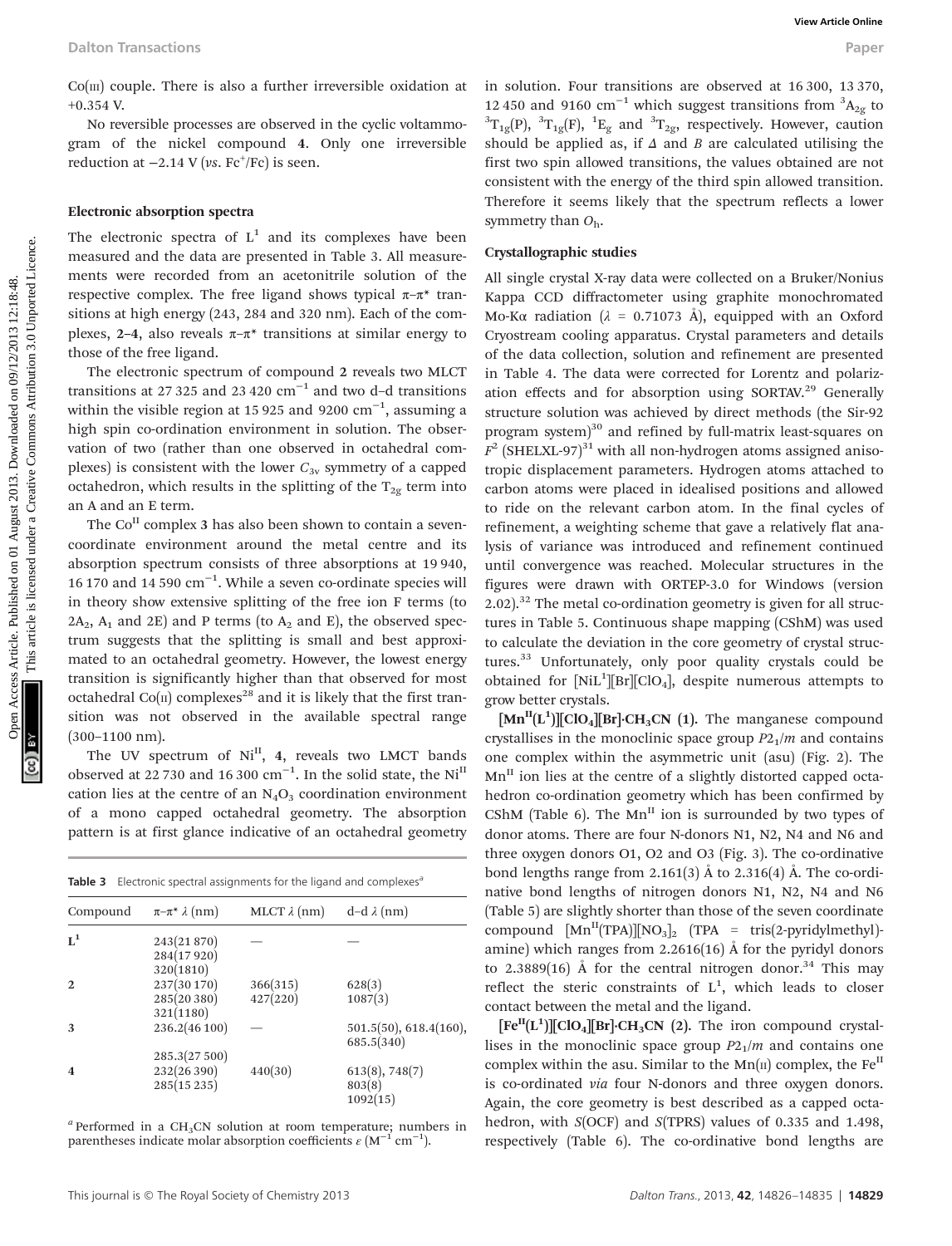| Open Access Article. Published on 01 August 2013. Downloaded on 09/12/2013 12:18:48. | This article is licensed under a Creative Commons Attribution 3.0 Unporte |
|--------------------------------------------------------------------------------------|---------------------------------------------------------------------------|
|                                                                                      |                                                                           |

| Paper                    |                                                                                                                                                                                                                                                                                                                                | View Article Online<br><b>Dalton Transactions</b>                                                                                                                                                                                                                                                                                                                                                                                                                                                                       |
|--------------------------|--------------------------------------------------------------------------------------------------------------------------------------------------------------------------------------------------------------------------------------------------------------------------------------------------------------------------------|-------------------------------------------------------------------------------------------------------------------------------------------------------------------------------------------------------------------------------------------------------------------------------------------------------------------------------------------------------------------------------------------------------------------------------------------------------------------------------------------------------------------------|
| $\infty$                 | $\mathrm{CdC}_{33}\mathrm{H}_{47}\mathrm{N}_{7}$<br>$\frac{16.2935(5)}{28.8420(13)}$<br>16.2935(5)<br><b>Trigonal</b><br>$O_{16}$ NaCl<br>1039.52<br>150(2)<br>0.1023<br>0.2514<br>0.0821<br>1.562<br>0.760<br>6695<br>2772<br>120<br>R32<br>$\mathfrak{g}$<br>90                                                              | shorter than those observed for $Mn(\pi)$ and range from 2.132(5)<br>$\AA$ to 2.257(5) $\AA$ (Table 5). These values are similar to those<br>observed for the 7-coordinate complex, $[Fe(H_2bppa)(HCOO)]^2$<br>(bppa = bis(6-pivalamido-2-pyridylmethyl)(2-pyridylmethyl)<br>amine), reported by Wada et al. where the Fe-N bond lengths                                                                                                                                                                                |
| $\triangleright$         | $\rm Zn_3C_6eH_{90}N_{14}O_6I_6$<br>11.2190(2<br>38.5920(4)<br>11.2190(2<br>Trigonal<br>2133.03<br>0.0456<br>0.1154<br>22993<br>0.0737<br>150(2)<br>1.684<br>3.102<br>3221<br>P3c1<br>120<br>90<br>90                                                                                                                          | range between 2.004(3) Å and 2.226(3) Å. <sup>35</sup><br>$\left[\text{Co}^{\text{II}}(L^1)\right]\left[\text{Br}\right]_2 \cdot 0.5\left(\text{H}_2\text{O}\right) \cdot 2\left(\text{CH}_3\text{CN}\right)$ (3). The cobalt compound<br>crystallises in the monoclinic space group $C2/c$ and contains<br>one complex within the asu (Fig. 4). There are four nitrogens<br>and three oxygens within the co-ordinative sphere of the<br>central $Co(n)$ ion. In an attempt to grow crystals of 3, the per              |
| ٥                        | $\rm ZnC_{33}H_{45}N_7O_3Cl_2$<br>Monoclinic<br>$9.1250(7)$<br>24.5700(12)<br>35.4990(4)<br>119.271(2)<br>724.03<br>0.0696<br>140(2)<br>16682<br>0.0765<br>0.1891<br>1.385<br>0.906<br>6270<br>C2/c<br>$\overline{6}$<br>90                                                                                                    | chlorate salt was used with no success. However, crystals were<br>obtained by using $HBrL1$ . The co-ordination geometry of the<br>$CoH$ ion is best described as a capped octahedron similar to all<br>other structures (except compound 6). This is the first example<br>of Co <sup>II</sup> being seven coordinate in a TPA based ligand.<br>$[Ni^{II}(L^1)][ClO_4]_{1.67}[Br]_{0.33} \cdot 0.67(H_2O)$ (4). The nickel com-<br>pound crystallises in the hexagonal space group $P63/m$ and                          |
| LO <sub>1</sub>          | $\rm ZnC_3$ <sub>7</sub> H <sub>51</sub> N <sub>9</sub> O <sub>11</sub> Cl <sub>2</sub><br>Monoclinic<br>37.4589(10)<br>93.2280(10)<br>11.2206(3)<br>21.1473(8)<br>934.14<br>150(2)<br>0.1050<br>0.0779<br>0.1842<br>29824<br>10144<br>1.398<br>0.740<br>C2/c<br>$_{90}$<br>$_{90}$                                            | contains two unique complexes within the asu, of which one is<br>disordered. Unfortunately, due to this disorder and the poor<br>quality of the obtained crystals the solution to this structure<br>has a high R factor, with the exact location of two counter-ions<br>and a solvent molecule being unclear. However, the general<br>co-ordination mode of the ligand to the nickel centre in one                                                                                                                      |
| $\overline{\phantom{0}}$ | NiC <sub>33</sub> H <sub>46.33</sub> Br <sub>0.33</sub> -<br>$N_7Cl_{1.67}O_{10.33}$ 850.87<br>Hexagonal<br>11.1018 [7<br>$\frac{11.1018(7)}{58.814(4)}$<br>0.0735<br>0.2730<br>396(2)<br>0.6453<br>$P6_3/m$<br>1.375<br>0.875<br>2176<br>1987<br>120<br>$\overline{6}$<br>90                                                  | complex is well determined. In an analogous manner to the<br>$Mn^{II}$ (1) and Fe <sup>II</sup> (2) complexes, the Ni <sup>II</sup> ion is coordinated by<br>four N-donors and three O donors (Fig. 5 and 6). The co-ordi-<br>native bond lengths are typical with the exception of the long<br>Ni <sup>II</sup> -N1 bond (Table 5). This long bond perhaps reflects the<br>tendency of Ni <sup>II</sup> towards a six co-ordinate octahedral geometry<br>and of the seven co-ordinate structures formed by $L^1$ , the |
| $\mathfrak{g}$           | $_2\mathrm{N}_9\mathrm{O}_{3.50}\mathrm{Br}_2$<br>Monoclinic<br>$\widetilde{10}$<br>CoC <sub>37</sub> H <sub>5</sub><br>$C2/c$<br>150(2)<br>11.1532(3<br>19.6165<br>(37.6128<br>90.6930<br>0.04256<br>0.0883<br>0.0453<br>897.63<br>13749<br>1.449<br>2.407<br>7535<br>90<br>90<br>$\infty$                                    | nickel complex shows the greatest deviation from both mono<br>capped octahedral and mono capped trigonal prismatic sever<br>co-ordinate geometries, towards the six co-ordinate octahedra<br>geometry.<br>$\left[\text{Zn}^{\text{II}}(L^1)\right]$ [ClO <sub>4</sub> ] <sub>2</sub> ·2(CH <sub>3</sub> CN) (5). The zinc compound crystal<br>lises in the monoclinic space group $C2/c$ and contains one                                                                                                               |
| $\mathbf{c}$             | FeC <sub>35</sub> H <sub>48</sub> N <sub>8</sub> O <sub>7</sub> BrCl<br>Monoclinic<br>117.050(5)<br>$\begin{array}{l} P2_1/m \\ 150(2) \\ 10.730(5) \\ 40.995(5) \\ 41.101(5) \end{array}$<br>864.02<br>10265<br>0.0769<br>0.1749<br>0.0477<br>1.320<br>1.378<br>7092<br>$\overline{6}$<br>90                                  | complex within the asu (Fig. 7). The $Zn(n)$ cation lies at the<br>centre of a capped octahedral geometry (Table 6). There are<br>four nitrogen donors (N1, N2, N3 and N4) and three oxyger<br>donors (O1, O2 and O3) (Fig. 8). All four M-N bond lengths are<br>very similar in length and vary from 2.182(4) $\AA$ to 2.244(5) $\AA$<br>This is longer than those found in $[Zn^{II}(TPA)Cl]Cl^{36}$ which<br>range from $2.062(2)$ to $2.083(2)$ Å for the M-N pyridyl bonds                                         |
| $\blacksquare$           | 116.9550(10)<br>Monoclinic<br>$\begin{array}{l} \rm MnC_3 \rm{ }_6H_{49.5} \\ \rm N_{8.5}O_7 \rm{ }BrCl \end{array}$<br>$\begin{array}{c} 10.8160(2) \\ 40.8620(8) \\ 11.1620(2) \end{array}$<br>883.64<br>$\frac{P_{2_1}/m}{150(2)}$<br>0.0460<br>0.0619<br>0.1478<br>14579<br>1.335<br>1.322<br>8298<br>$\overline{6}$<br>90 | All three oxygen donors are slightly shorter and range between<br>$2.137(3)$ Å and $2.149(3)$ Å. The structure is similar to those<br>observed with $Mn(\pi)$ , Fe( $\pi$ ), Co( $\pi$ ) and Zn( $\pi$ ) (7).<br>$\left[\text{Zn}^{\text{II}}(L^1)(Cl)_2\right]$ (6). Compound (6) was synthesised by the<br>reaction of $L^1$ with ZnCl <sub>2</sub> . The zinc compound crystallises in                                                                                                                               |
| Compound                 | Collected reflections<br>Unique reflections<br>Chemical formula<br>$\mu(Mo\ \text{K}\alpha)\ (\text{mm}^{-1})$<br>Crystal system<br>$R_{\text{int}}$<br>$R_1$ [ $I > 2\sigma(I)$ ]<br>$W R_2$ (all data)<br>$M_{\rm r}$ (g mol <sup>-1</sup> )<br>Space group<br>$_{\rm c}$ (Mg m <sup>-3</sup> )<br>Q                         | the monoclinic space group $C2/c$ and contains one complex<br>within the asu (Fig. 9). The $Zn(\pi)$ cation lies at the centre of a<br>slightly distorted trigonal bipyramidal geometry (Tables 7 and 8)<br>There are three nitrogen donors (N1, N2 and N4), two of which<br>are pyridyl groups, the other being an aliphatic nitrogen donor<br>(N1). The aliphatic nitrogen donor and two chloride donors<br>occupy the equatorial positions. One arm of TPPA does not                                                 |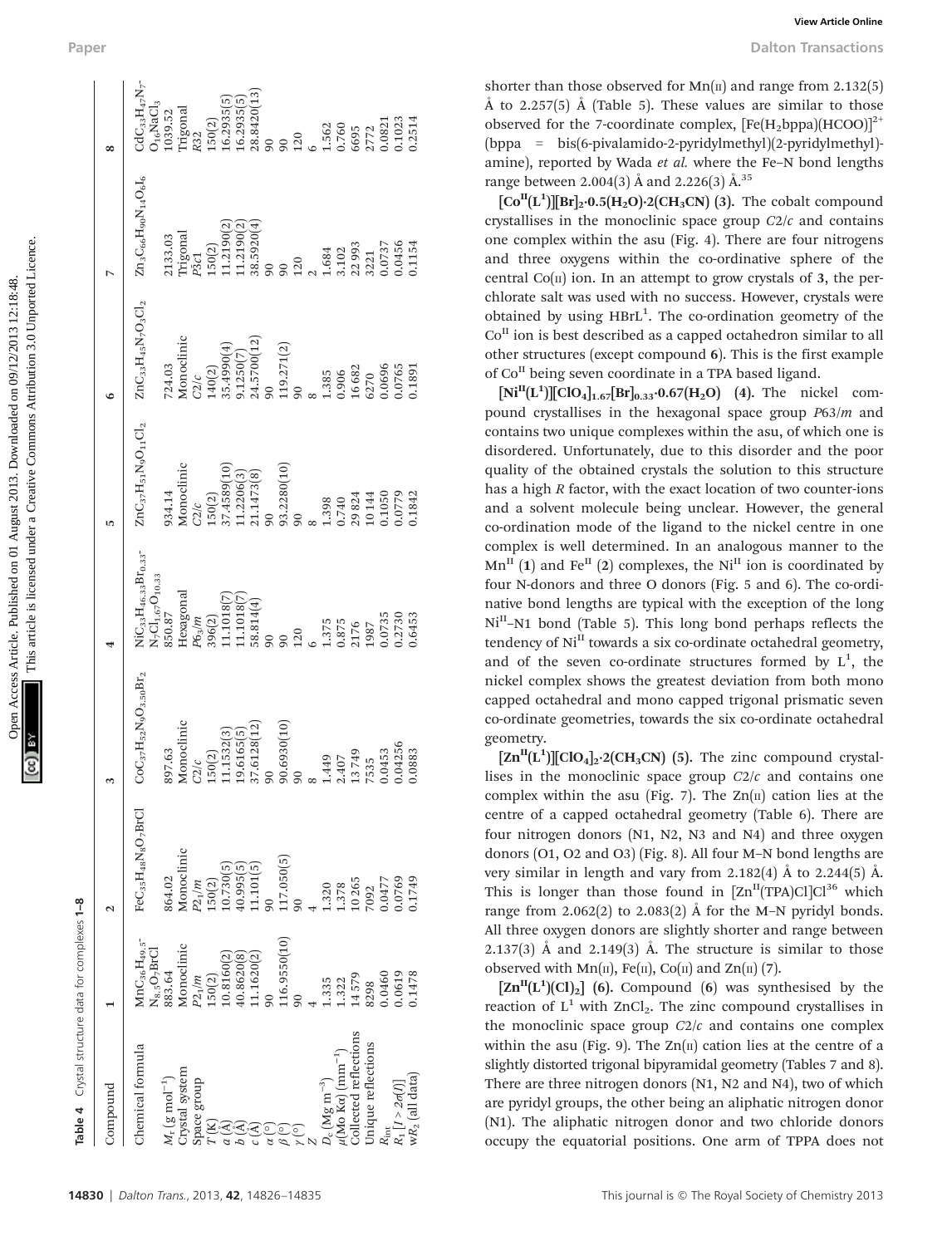|  |  |  |  |  | Table 5 Crystal structure data for complexes 1-5 and 7 |  |  |  |
|--|--|--|--|--|--------------------------------------------------------|--|--|--|
|--|--|--|--|--|--------------------------------------------------------|--|--|--|

| $M(1)-N(1)$       |            | $[FeL1]^{2+}$ 2 | $[COL1]2+$ 3 | $[NiL1]^{2+}$ 4 | $[\text{ZnL}^1]^{2+}$ 5 | $[ZnL^1]^{2+}$ 7 | $[CdL^{1}]^{2+}$ 8 |
|-------------------|------------|-----------------|--------------|-----------------|-------------------------|------------------|--------------------|
|                   | 2.264(4)   | 2.220(6)        | 2.184(3)     | 2.53(2)         | 2.221(4)                | 2.180(6)         | 2.354(12)          |
| $M(1)-N(2)$       | 2.309(4)   | 2.256(5)        | 2.217(3)     | 2.264(7)        | 2.244(5)                | 2.233(4)         | 2.362(5)           |
| $M(1)-N(4)$       | 2.316(4)   | 2.257(5)        | 2.236(3)     | 2.264(7)        | 2.182(4)                | 2.233(4)         | 2.362(5)           |
| $M(1)-N(6)$       | 2.309(4)   | 2.256(6)        | 2.205(3)     | 2.264(7)        | 2.205(4)                | 2.233(4)         | 2.362(5)           |
| $M(1)-O(1)$       | 2.173(3)   | 2.143(5)        | 2.143(2)     | 2.033(11)       | 2.148(4)                | 2.127(3)         | 2.249(8)           |
| $M(1)-O(2)$       | 2.161(3)   | 2.158(5)        | 2.119(2)     | 2.033(11)       | 2.149(3)                | 2.127(3)         | 2.249(8)           |
| $M(1)-O(3)$       | 2.185(3)   | 2.132(5)        | 2.114(2)     | 2.033(11)       | 2.137(3)                | 2.127(3)         | 2.249(8)           |
| $N(1)-M(1)-N(2)$  | 73.18(14)  | 73.2(2)         | 73.71(10)    | 70.3(2)         | 73.44(19)               | 73.98(9)         | 71.88(11)          |
| $N(1)-M(1)-N(4)$  | 71.78(14)  | 73.0(2)         | 73.03(9)     | 70.3(2)         | 74.42(15)               | 73.98(9)         | 71.88(11)          |
| $N(1)-M(1)-N(6)$  | 72.02(14)  | 73.0(2)         | 74.42(10)    | 70.3(2)         | 73.57(17)               | 73.98(9)         | 71.88(11)          |
| $N(2)-M(1)-N(4)$  | 111.38(14) | 113.0(2)        | 112.58(10)   | 109.3(2)        | 110.18(15)              | 112.69(7)        | 110.79(11)         |
| $N(2)-M(1)-N(6)$  | 113.29(14) | 112.7(2)        | 111.48(10)   | 109.3(2)        | 113.27(16)              | 112.69(7)        | 110.79(11)         |
| $N(6)-M(1)-N(4)$  | 108.96(14) | 109.86(19)      | 113.33(10)   | 109.3(2)        | 114.16(16)              | 112.69(7)        | 110.79(11)         |
| $O(1)$ -M(1)-N(1) | 130.36(14) | 131.6(2)        | 130.50(9)    | 128.2(4)        | 132.12(16)              | 129.48(9)        | 126.7(2)           |
| $O(1)$ -M(1)-N(2) | 76.88(13)  | 78.81(19)       | 78.89(9)     | 81.9(4)         | 78.98(17)               | 78.34(12)        | 73.5(4)            |
| $O(1)$ -M(1)-N(4) | 157.51(14) | 83.22(19)       | 156.47(9)    | 79.0(4)         | 79.60(14)               | 79.12(12)        | 159.5(4)           |
| $O(1)$ –M(1)–N(6) | 85.07(14)  | 155.3(2)        | 78.56(9)     | 161.8(5)        | 154.28(15)              | 156.54(13)       | 84.5(5)            |
| $O(1)$ -M(1)-O(3) | 85.04(13)  | 83.78(19)       | 85.26(9)     | 86.4(6)         | 81.63(14)               | 83.89(13)        | 87.9(3)            |
| $O(2)$ -M(1)-O(1) | 84.92(13)  | 82.54(18)       | 83.15(9)     | 86.4(6)         | 83.62(14)               | 83.89(13)        | 87.9(3)            |
| $O(2)$ -M(1)-N(1) | 126.19(14) | 130.31(18)      | 129.92(10)   | 128.2(4)        | 128.92(16)              | 129.48(9)        | 126.7(2)           |
| $O(2)$ -M(1)-N(2) | 79.75(13)  | 156.5(2)        | 80.18(9)     | 161.8(5)        | 157.64(16)              | 156.54(13)       | 85.5(5)            |
| $O(2)$ -M(1)-N(4) | 76.44(13)  | 78.44(18)       | 78.96(9)     | 81.9(4)         | 80.01(14)               | 78.34(13)        | 73.5(4)            |
| $O(2)$ -M(1)-O(3) | 86.29(13)  | 85.22(18)       | 84.46(9)     | 86.4(6)         | 85.05(13)               | 83.89(13)        | 87.9(3)            |
| $O(2)$ -M(1)-N(6) | 161.19(14) | 79.91(19)       | 155.66(10)   | 79.0(4)         | 77.97(14)               | 79.12(12)        | 159.5(4)           |
| $O(3)-M(1)-N(1)$  | 128.76(14) | 126.6(2)        | 127.22(10)   | 128.2(4)        | 128.34(14)              | 129.48(9)        | 126.7(2)           |
| $O(3)$ -M(1)-N(2) | 157.98(14) | 78.7(2)         | 159.07(10)   | 79.0(4)         | 78.65(15)               | 79.12(12)        | 159.5(4)           |
| $O(3)-M(1)-N(4)$  | 81.34(14)  | 160.3(2)        | 77.94(9)     | 161.8(5)        | 157.12(15)              | 156.54(13)       | 85.5(5)            |
| $O(3)-M(1)-N(6)$  | 77.00(13)  | 77.6(2)         | 78.18(9)     | 81.9(4)         | 79.06(14)               | 78.34(13)        | 72.5(4)            |



Fig. 2 The asymmetric unit of 1. Displacement ellipsoids are shown at 50% probability. H atoms are of arbitrary size.

co-ordinate to the metal centre (Fig. 10). The co-ordinative bond lengths are typical of nitrogen donors and vary from 2.139(5) Å to 2.233(5) Å (Table 7) and again are similar to the compound  $[Zn^{II}(TPA)Cl]Cl^{36}$ 

Hydrogen bond interactions are observed between  $H_{3a}$  …Cl<sub>1</sub> and  $H_{5a}$ … $Cl_1$  (Fig. 11) with bond lengths 2.637, 2.618 Å respectively. A weaker hydrogen bond is observed between  $H_{3a}$ …Cl<sub>2</sub> (3.208 Å). Previously, Mareque Rivas<sup>18</sup> has shown how the formation of a  $\text{CuL}^1\text{Cl}$  complex is stabilised by effective

hydrogen bonding between the amide H-bond donor and the chloride. Surprisingly, in this case both chloride atoms coordinate to the metal leaving one arm of the ligand free. This might suggest that in the solid state for zinc, with no strong LFSE, there is no strong preference for a particular ligand set and strong hydrogen bonding interactions lead to both chlorides co-ordinating to the metal centre, each supported by an interaction with an amido group.

 $\left[\text{Zn}^{\text{II}}(L^1)\right]\left[\text{ZnI}_4\right]_{0.5}\left[\text{I}\right]$  (7). From the reaction of  $\text{ZnI}_2$  with  $L^1$ , the resulting zinc compound crystallises in the trigonal space group  $\overline{P3c1}$  and contains one complex within the asu (Fig. 12). In the structure, there are two types of anionic counter-ions: a simple iodide anion and the dianion,  $[ZnI_4]^{2-}$ . There is one  $\left[\text{ZnI}_4\right]^{2-}$  counter-ion for every two cationic species, and the  $\left[\text{ZnI}_4\right]^{2-}$  species was found to be disordered within the lattice. Similar to 5 the metal ion lies within a slightly distorted capped octahedron (Table 6), although the complex now has threefold symmetry with all pyridyl donors and oxygen donors being symmetrically equivalent (Fig. 13). Comparison between complexes 5 and 7 shows very similar bond lengths and angles.

 $[\text{Cd}^{\text{II}}(\text{L}^1)][\text{ClO}_4]_2 \cdot \text{Na}(\text{ClO}_4) \cdot \text{H}_2\text{O}$  (8). The cadmium compound crystallises in the trigonal space group R32 and contains one complex within the asu (Fig. 14). The cadmium complex again has a seven co-ordinated, capped-octahedral geometry (Table 6). Unexpectedly, in the crystals obtained, a sodium perchlorate molecule co-crystallised. The sodium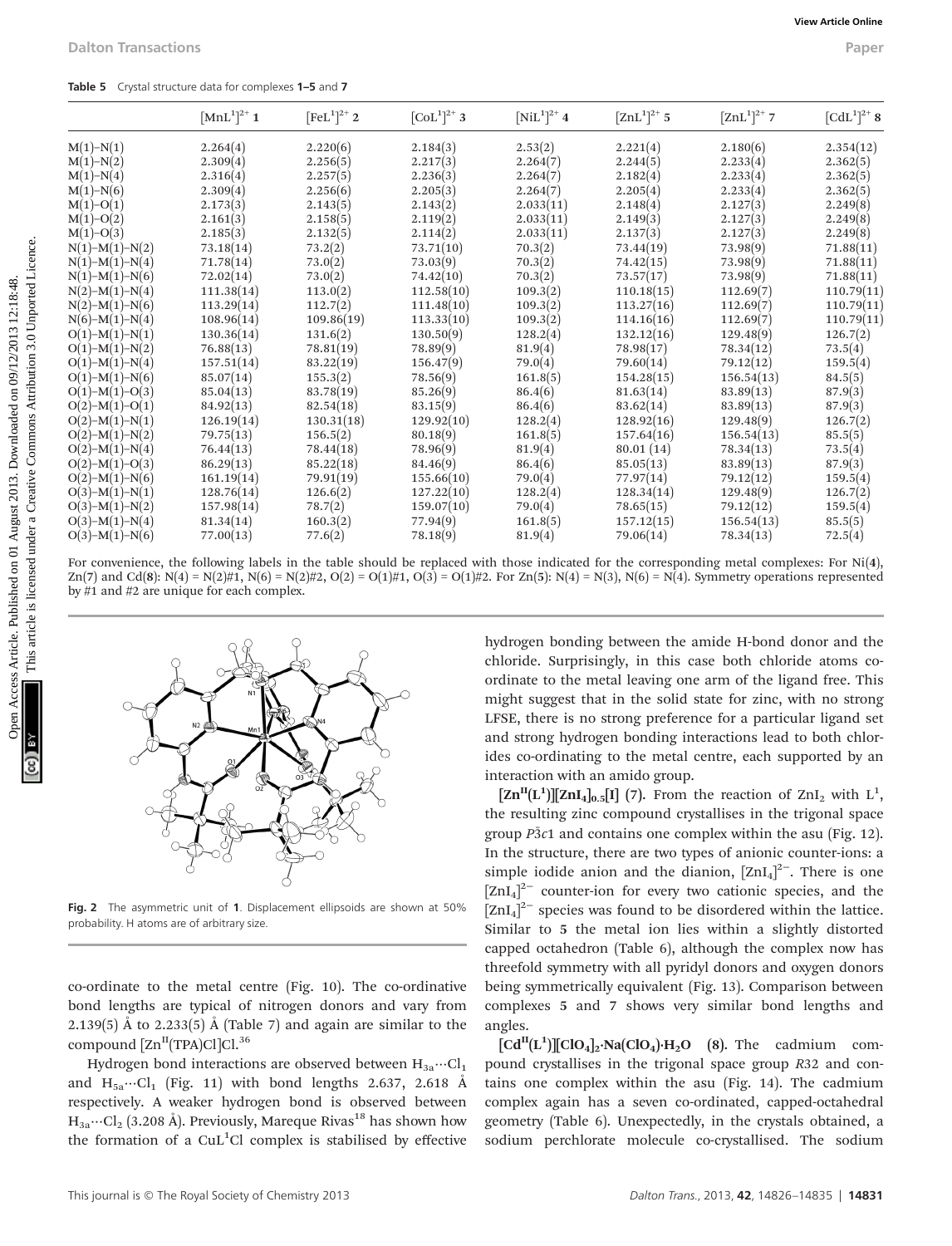|                                         | Compound     |              |              |                         |       |       |       |
|-----------------------------------------|--------------|--------------|--------------|-------------------------|-------|-------|-------|
| Geometry                                | $\mathbf{1}$ | $\mathbf{2}$ | $\mathbf{3}$ | $\overline{\mathbf{4}}$ | 5     | 7     | 8     |
| Heptagon                                | 35.93        | 35.63        | 36.22        | 36.52                   | 35.78 | 36.64 | 36.53 |
| Hexagonal pyramid                       | 20.02        | 20.40        | 19.78        | 19.60                   | 20.18 | 19.79 | 19.29 |
| Pentagonal bipyramid                    | 7.84         | 7.68         | 7.75         | 8.75                    | 7.79  | 8.28  | 8.53  |
| Capped octahedron                       | 0.33         | 0.34         | 0.23         | 0.53                    | 0.29  | 0.24  | 0.48  |
| Capped trigonal prism                   | 1.53         | 1.50         | 1.48         | 2.02                    | 1.25  | 1.64  | 1.89  |
| Johnson pentagonal bipyramid J13        | 11.67        | 11.42        | 11.49        | 12.08                   | 11.37 | 12.05 | 12.40 |
| Johnson elongated triangular pyramid J7 | 18.85        | 19.44        | 20.31        | 18.05                   | 19.69 | 20.19 | 17.31 |
|                                         |              |              |              |                         |       |       |       |



Fig. 3 A view of the core geometry of 1 of covalent bond radius less than 3  $\AA$ . The metal has been removed to help illustrate the geometry.



Fig. 4 The asymmetric unit of 3. Displacement ellipsoids are shown at 50% probability. H atoms are of arbitrary size.

counter-ion was an impurity in the ligand starting material, included with the ligand when it was dried with sodium sulphate. Again, as seen in 4 and 7, there is threefold symmetry about the  $N(1)$ –M bond, making the three M–pyridine bond equivalent. The metal–donor bond lengths observed in this complex are similar to those observed in related species; for example in  $[\text{Cd}^{\text{II}}(\text{TPA})(\text{NO}_3)(\text{H}_2\text{O})]\cdot \text{NO}_3^{-3}$  the N–C $\text{d}^{\text{II}}$  bond lengths vary from 2.30(1) Å to 2.44(1) Å.



Fig. 5 The asymmetric unit of 4. Displacement ellipsoids are shown at 10% probability. H atoms are of arbitrary size.



Fig. 6 A view of the core geometry of 4 of covalent bond radius less than 3 Å. The metal has been removed to help illustrate the geometry.



Fig. 7 The asymmetric unit of 5. Displacement ellipsoids are shown at 50% probability. H atoms are of arbitrary size.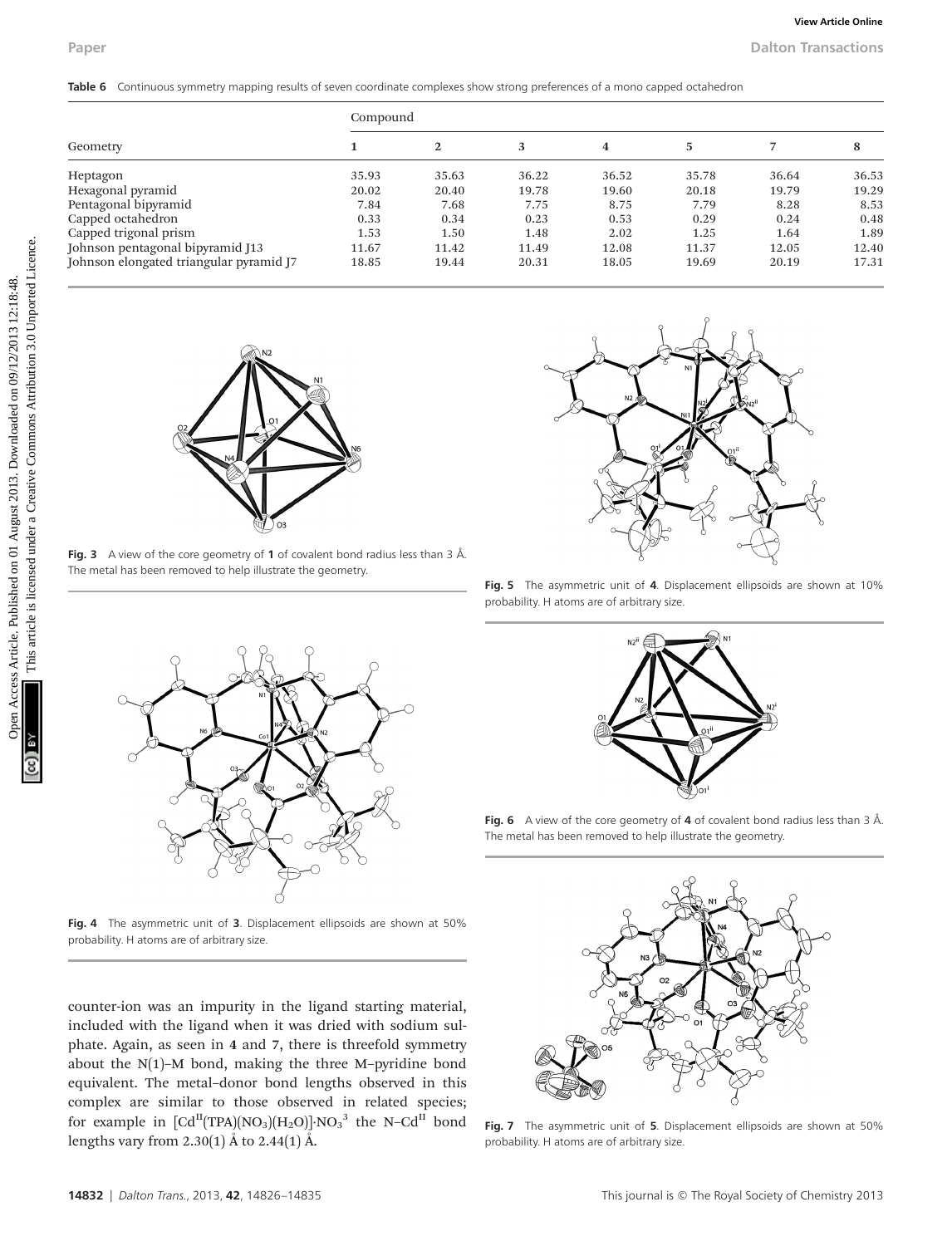

Fig. 8 A view of the core geometry of 5 of covalent bond radius less than 3  $\AA$ . The metal has been removed to help illustrate the geometry.



Fig. 9 The asymmetric unit of 6. Displacement ellipsoids are shown at 50% probability. H atoms are of arbitrary size.

|  | <b>Table 7</b> Selected bond lengths ( $\hat{A}$ ) and angles ( $\degree$ ) for [ZnL <sup>1</sup> Cl <sub>2</sub> ] <b>6</b> |  |  |  |  |  |  |  |
|--|------------------------------------------------------------------------------------------------------------------------------|--|--|--|--|--|--|--|
|--|------------------------------------------------------------------------------------------------------------------------------|--|--|--|--|--|--|--|

| $Zn(1)-N(1)$<br>$Zn(1)-N(2)$<br>$Zn(1)-N(4)$                                                                                                     | 2.138(5)<br>2.228(5)<br>2.209(5)                                | $Zn(1)-Cl(1)$<br>$Zn(1)-Cl(2)$                                                                                              | 2.3033(15)<br>2.3327(13)                                       |
|--------------------------------------------------------------------------------------------------------------------------------------------------|-----------------------------------------------------------------|-----------------------------------------------------------------------------------------------------------------------------|----------------------------------------------------------------|
| $N(1)$ -Zn $(1)$ - $N(2)$<br>$N(1)$ -Zn $(1)$ -N $(4)$<br>$N(1)$ -Zn $(1)$ -Cl $(1)$<br>$N(1)$ -Zn $(1)$ -Cl $(2)$<br>$N(2)$ -Zn $(1)$ -Cl $(1)$ | 78.53(18)<br>78.31(18)<br>116.78(14)<br>123.81(14)<br>96.42(13) | $N(2)$ -Zn(1)-Cl(2)<br>$N(4)$ -Zn $(1)$ -N $(2)$<br>$N(4)-Zn(1)-Cl(1)$<br>$N(4)$ -Zn $(1)$ -Cl $(2)$<br>$Cl(1)-Zn(1)-Cl(2)$ | 93.21(13)<br>156.82(18)<br>94.60(13)<br>99.04(14)<br>119.36(5) |

Table 8 Continuous shape mapping results for complexes 6

| Structure (PP) (VOC) (TBPY) (SPY) (JSPY) (JTBP) |  |       |             |  |
|-------------------------------------------------|--|-------|-------------|--|
| $L^1$ <sub>-</sub> Zn(6) 33.350 6.694 1.465     |  | 4.061 | 6.694 4.969 |  |

PP: pentagon  $(D_{5h})$ , VOC: vacant octahedron  $(C_{4v})$ , TBPY: trigonal bipyramid  $(D_{3h})$ , SPY: square pyramid  $(C_{4v})$ , JSPY: Johnson square pyramid  $(C_{4v})$ , JTBP: Johnson trigonal bipyramid  $(D_{3h})$ .

### Structural analysis

Continuous shape mapping (CShM) quantifies the shape of a co-ordination geometry when compared to idealised



Fig. 10 A view of the core geometry of 6 of covalent bond radius less than 3 Å. The metal has been removed to help illustrate the geometry.



Fig. 11 A view of the hydrogen bonding interactions of 6.



Fig. 12 The asymmetric unit of 7. Displacement ellipsoids are shown at 50% probability. H atoms are of arbitrary size.

polyhedra. It allows the identification of any distortion from the idealised geometry and the  $S$  value for a given geometry is a measure of how close it is to a given idealised geometry. Near-perfect shapes will have an S value close to zero and geometries which depart significantly from a perfect polyhedron will have higher S values. Table 6 lists the shape values for complexes 1–5, 7 and 8 for the various seven vertices structures.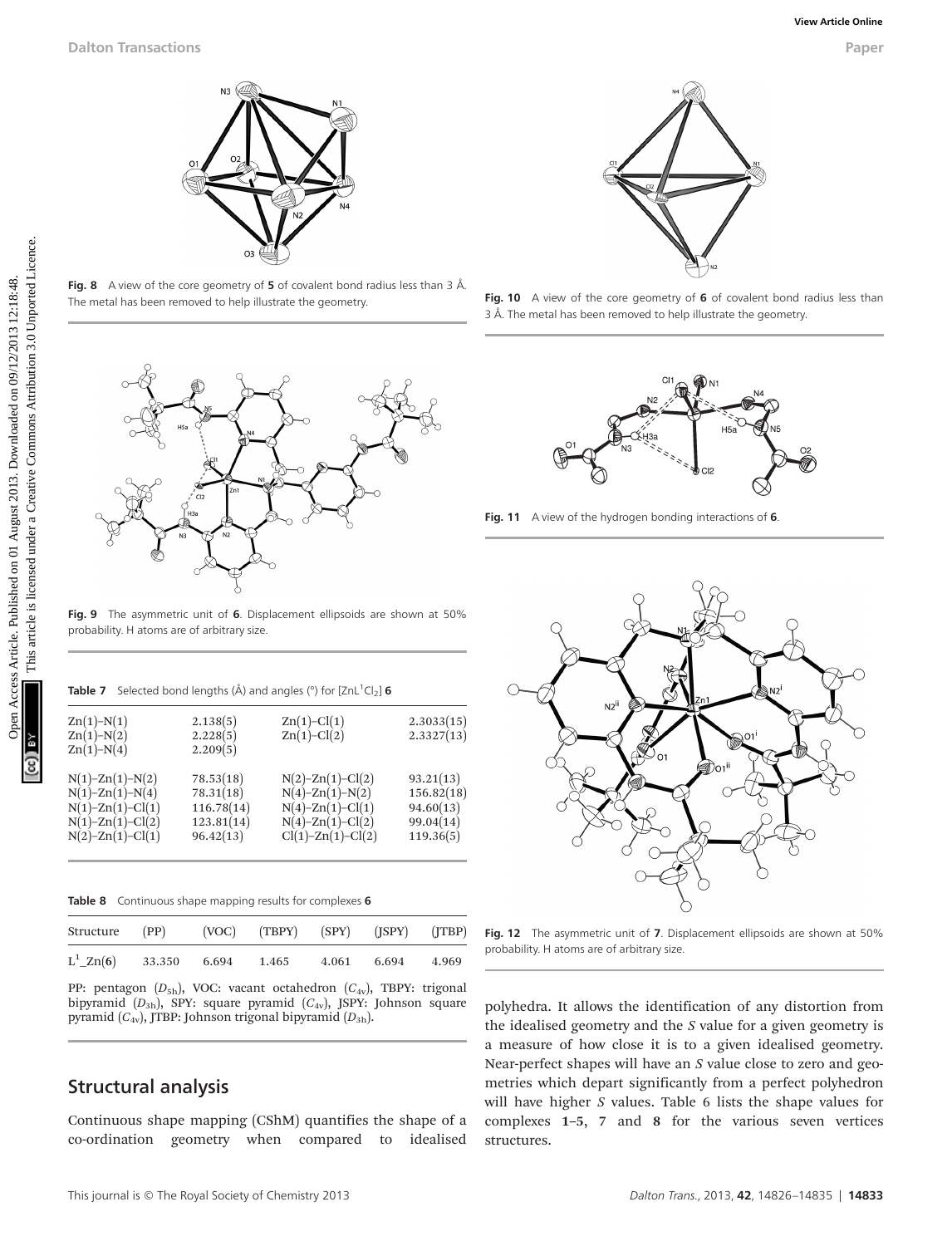

Fig. 13 A view of the core geometry of 7 of covalent bond radius less than 3 Å. The metal has been removed to help illustrate the geometry.



Fig. 14 The asymmetric unit of 8. Displacement ellipsoids are shown at 50% probability. H atoms are of arbitrary size.

## **Conclusions**

A series of transition metal complexes with a trisamide ligand based on a TPA framework have been synthesised and structurally characterised. This ligand readily forms seven co-ordinate complexes when no additional potential ligands are present. However, in the case of 6, a five coordinate trigonal bipyramidal geometry is preferred due to the co-ordination of chloride anions to the metal centre. This formation of a five co-ordinate species in the presence of the chloride anion shows how the resulting co-ordination environment seems to be dependent on the identity of the counter-ion and suggests that the donor strength of the carbonyl in  $L^1$  is intermediate to chloride and bromide. In fact, bromide, iodide and perchlorate are all weaker donors than the carbonyl and result in seven co-ordinate structures. In addition, the ability of ternary ligands to bind to  $ML<sup>1</sup>$ may also be modified by the ternary ligand's ability to hydrogen bond to  $L^1$  upon co-ordination to the metal.

With the exception of the five co-ordinate complex, 6, all the seven co-ordinate structures are best described as having a

**Table 9** A comparison between  $\theta_2$  and  $\theta_5$  averaged angles for the structures and their relationship with Hoffman's angles

|                                                  | $\theta_2$     | $\theta_5$ |
|--------------------------------------------------|----------------|------------|
| Ideal                                            | 54.7°          | 125.3°     |
| Hoffman ideal                                    | $75^\circ$     | 138°       |
| $Mn^{\text{II}}(1)$                              | 72.4°          | 128.5°     |
| Fe <sup>H</sup> (2)                              | 73.7°          | 129.2°     |
| Co <sup>II</sup><br>(3)                          | $73.1^{\circ}$ | 129.6°     |
| Ni <sup>II</sup><br>(4)                          | $70^\circ$     | 128°       |
| $\text{Zn}^{\text{II}}\left(5\right)$            | 73.9°          | 129.8°     |
| $\text{Zn}^{\text{II}}\left(\overline{7}\right)$ | 73.9°          | 129.5°     |
| Cd <sup>H</sup><br>(8)                           | 71.9°          | 126.6°     |



Fig. 15  $\theta_2$  and  $\theta_5$  in a mono capped octahedron.

capped octahedral metal centre, though the shape analysis highlights how closely related the MCO and MCTP geometries are.

Table 9 shows the angles  $\theta_2$  and  $\theta_5$  (see Fig. 15) for all mono capped octahedron structures in relation to the ideal and Hoffman ideal angles.<sup>37</sup> In this model,  $\theta_2$  is the N–M–N angle between the capping N, the metal centre and any of the next three nearest N atom donors.  $\theta_5$  is the N–M–N angle between the capping N donor and the furthest three N donors.

It would appear that the  $ML^1$  structures are sterically constrained and all angles lie between the ideal CO and Hoffman ideal angles.37 In addition, due to the long bond for Ni–N1, in comparison to all other M–N1 bonds, we can see that  $\theta_2$  (N1– Ni–N2, N1–Ni–N4, N1–Ni–N6) is relatively acute compared to  $\theta_2$  in the other complexes; however, in general terms, it is interesting to note that such a different structure only produces a ∼3–4° change in angle when compared to the other late transition metal ions, while the larger cations,  $Mn(\text{II})$  and  $Cd(n)$ , are different again and the angles lie between those observed for nickel and the other metals.

Finally, a CCDC database search shows how rare this coordination number is for transition metal complexes. For example, among all manganese structures only 6.1% are seven coordinate, iron ∼4.0%, cobalt ∼2.3%, nickel ∼0.7%, zinc ∼0.4%, and cadmium ∼7.3%. This tripodal ligand favours the formation of seven co-ordinate capped octahedral complexes when no additional ligands are present. Such geometries are extremely rare and more typically seen in complexes of the larger cations, such as  $Mn(\pi)$  and Cd( $\pi$ ). It is particularly unusual to observe seven co-ordinate structures of  $Ni(II)$  and  $Zn(\pi)$ . The crystallographic data highlight how the pre-organisation of the ligand leads to what may typically be regarded as an unfavourable geometry of the transition metal ions and the